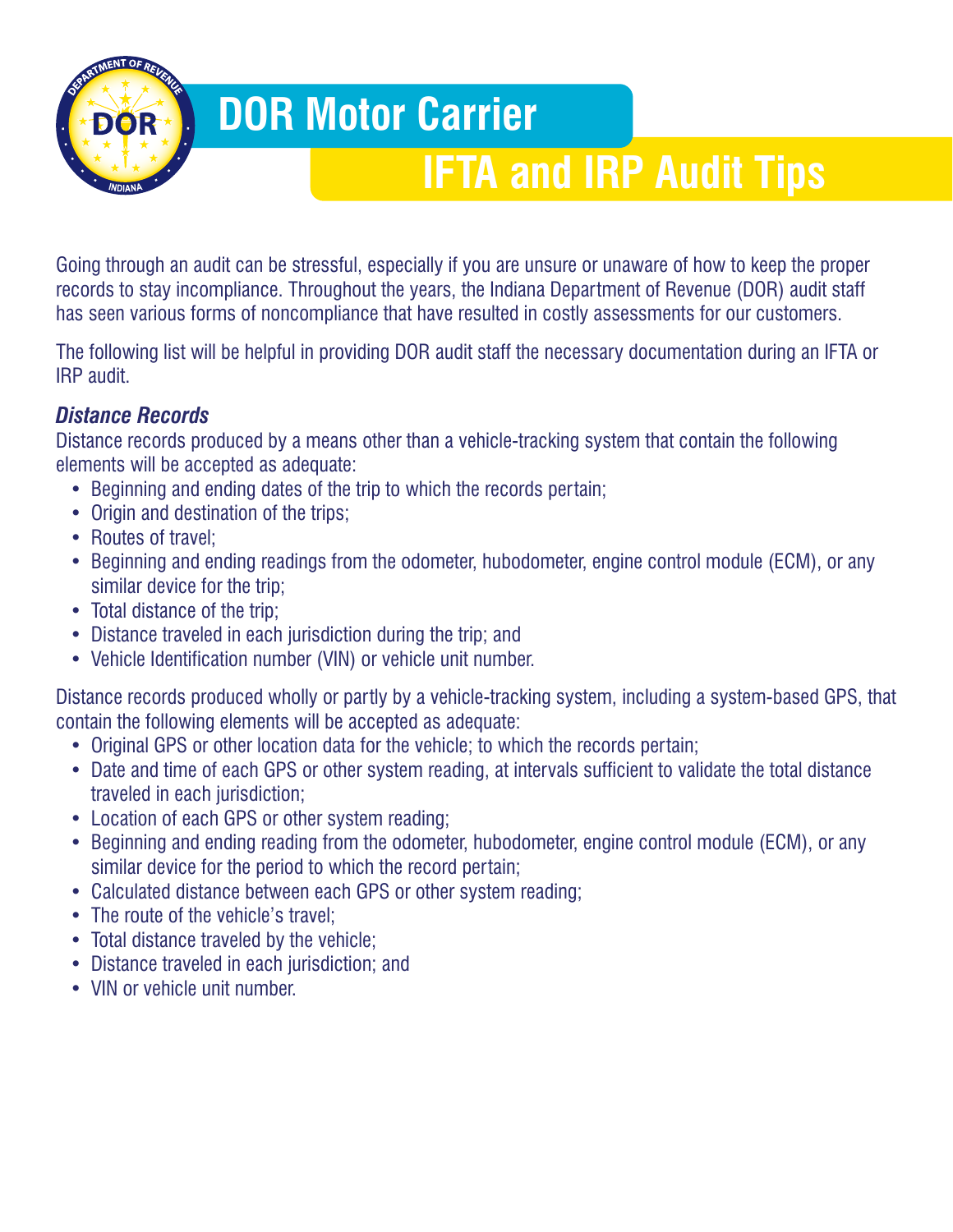#### *Fuel Records*

The specific records you need to maintain to receive credit for fuel taxes paid vary depending on if you purchased fuel at a retail fuel station or in bulk.

Retail fuel purchases include transactions where a licensee buys fuel from a retail station or from a bulk storage facility that the licensee does not own, lease or control. Fuel obtained from a bulk storage facility that you do not own, lease or control requires a retail receipt to obtain tax paid credit for fuel purchased.

Proof of the purchase must be provided to receive tax paid credit for retail fuel purchases. Proof of purchase can be shown by providing:

- A receipt, invoice, or transaction listing from the seller;
- A credit-card receipt;
- A transaction listing generated by a third party; or
- An electronic or digital record of an original receipt or invoice.

The retail receipt, invoice or transaction listing for a fuel purchase or withdrawal from a bulk facility that the licensee does not own must contain:

- The date of the fuel purchase or withdrawal from a bulk facility the licensee does not own:
- The name and address of the seller of the fuel (a vendor code, when properly identified, is acceptable for this purpose);
- The quantity of fuel purchased or withdrawn from a bulk facility the licensee does not own;
- The type of fuel purchased or withdrawn from a bulk facility the licensee does not own;
- The price of the fuel per gallon or per liter, or the total price of the fuel purchased or withdrawn;
- The identification of the qualified motor vehicle into which the fuel was placed; and
- The name of the purchaser of the fuel (where the qualified motor vehicle being fueled is subject to a lease, the name of either the lessor or lessee is acceptable for this purpose, provided a legal connection can be made between the purchaser named and the licensee).

If you maintain a bulk fuel tank, retain the following records:

- Receipts for all deliveries:
- Quarterly inventory reconciliations for each tank;
- Capacity of each tank; and
- Bulk withdrawal records for every bulk tank at each location.

To receive tax paid credit for fuel purchases or for fuel withdrawn from a bulk fuel tank proof of the purchase must be produced. The receipt provided must show:

- The purchase price of the fuel delivered into the bulk storage, including tax paid to the member jurisdiction where the bulk storage is located; or
- That the licensee paid fuel tax to the member jurisdiction where the bulk storage is located.

Records for each withdrawal must contain:

- The location of the bulk storage from which the withdrawal was made;
- The date of the withdrawal:
- The quantity of fuel withdrawn;
- The type of fuel withdrawn; and
- The identification of the vehicle or equipment into which the fuel was placed.